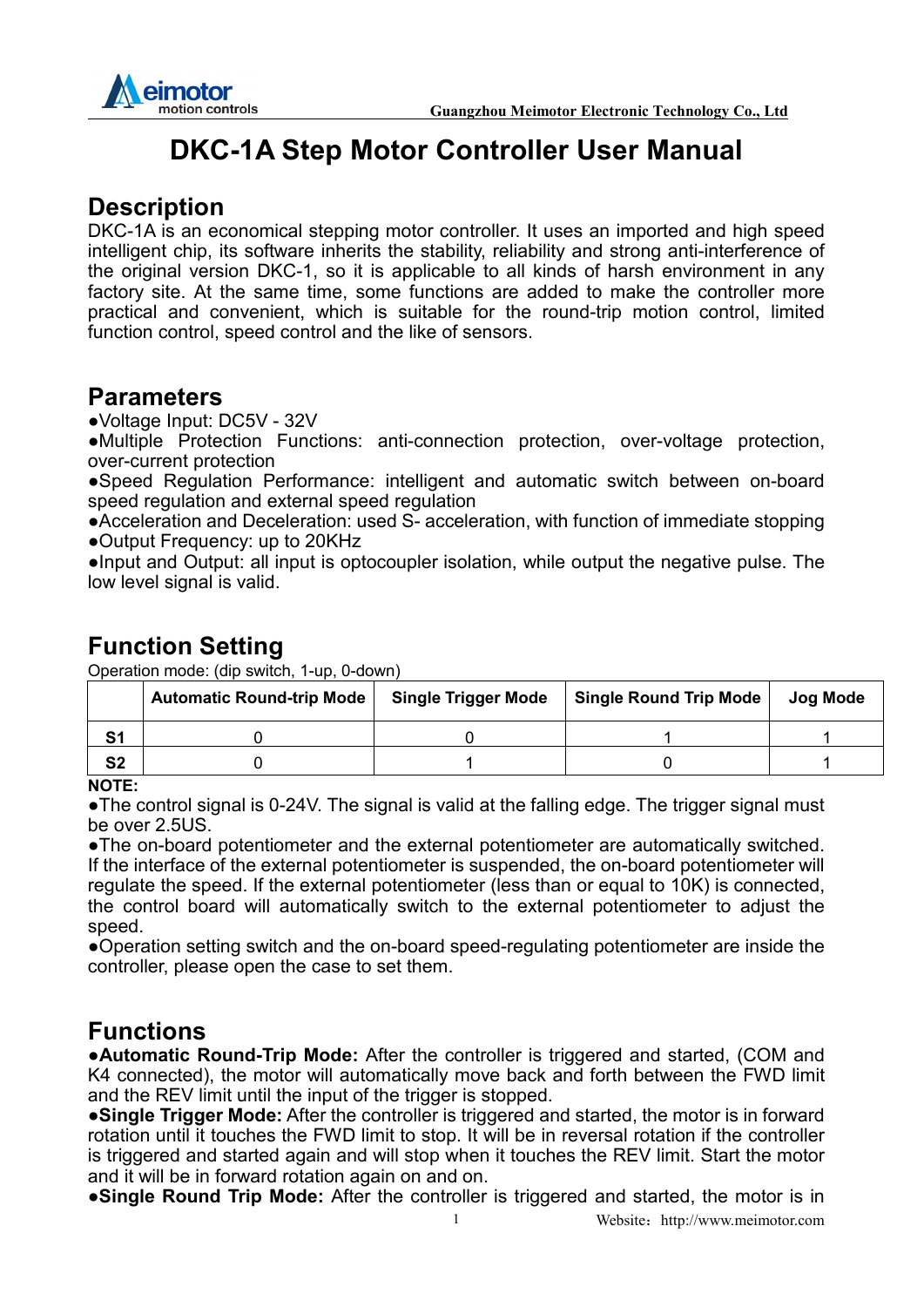

forward rotation until it touches the FWD limit to stop. Then it automatically starts to reverse and won't stop until it touches the REV limit.

●**Jog Mode:** When COM and K4 connected, the motor will be in forward rotation. When COM and K4 are disconnected, the motor will stop. When COM and K3 are connected, the motor will be in reversal rotation. When COM and K3 disconnected, the motor will stop.

## **Installation Size**





Unit:mm

# **Wiring and Other Instructions**

#### **1. Connection to the Driver**

As a universal stepping motor, the controller serves motor controller. The general step motor drivers which serve motor drivers can be controlled and used for matching, regardless of the size of the motors.

**Different motor driver ports have different marks but the same interface functions:**<br>EN=ENA=PREE Enable: PUL=PULS=CLK Pulse: DIR=CW=CCW Direction

DIR=CW=CCW Direction **The controller uses common-anode connection:**  Driver "PUL+" and "DIR+" connects to VDD +24V Controller "PUL-" connects to driver Pulse input port (PUL-、PULS-、CLK-) Driver "DIR-" connects to driver Direction input (DIR-、CW-、CWW-) "En+" and "En-" are usually disconnected.

#### **2. Limit Switch and Button Switch**

Suited to use mechanical switch, button switch, limit switch, foot switch which are with normally open two-foots. One foot connects the COM, and the other is attached to the start port, stop port, forward and reverse limit ports correspondingly.

Suited to use optoelectronic switches, proximity switches, Hall switches and other electronic switches which use DC24V three-wire-often-open NPN. Two of the lines are power lines, which are directly connected to the controller's power supply. Another line is a signal line directly connected to the start port, stop port, forward and reverse limit ports and other input ports correspondingly.

#### **3. External Potentiometer**

The external speed regulating potentiometer needs to be 10K-value resistance or less.